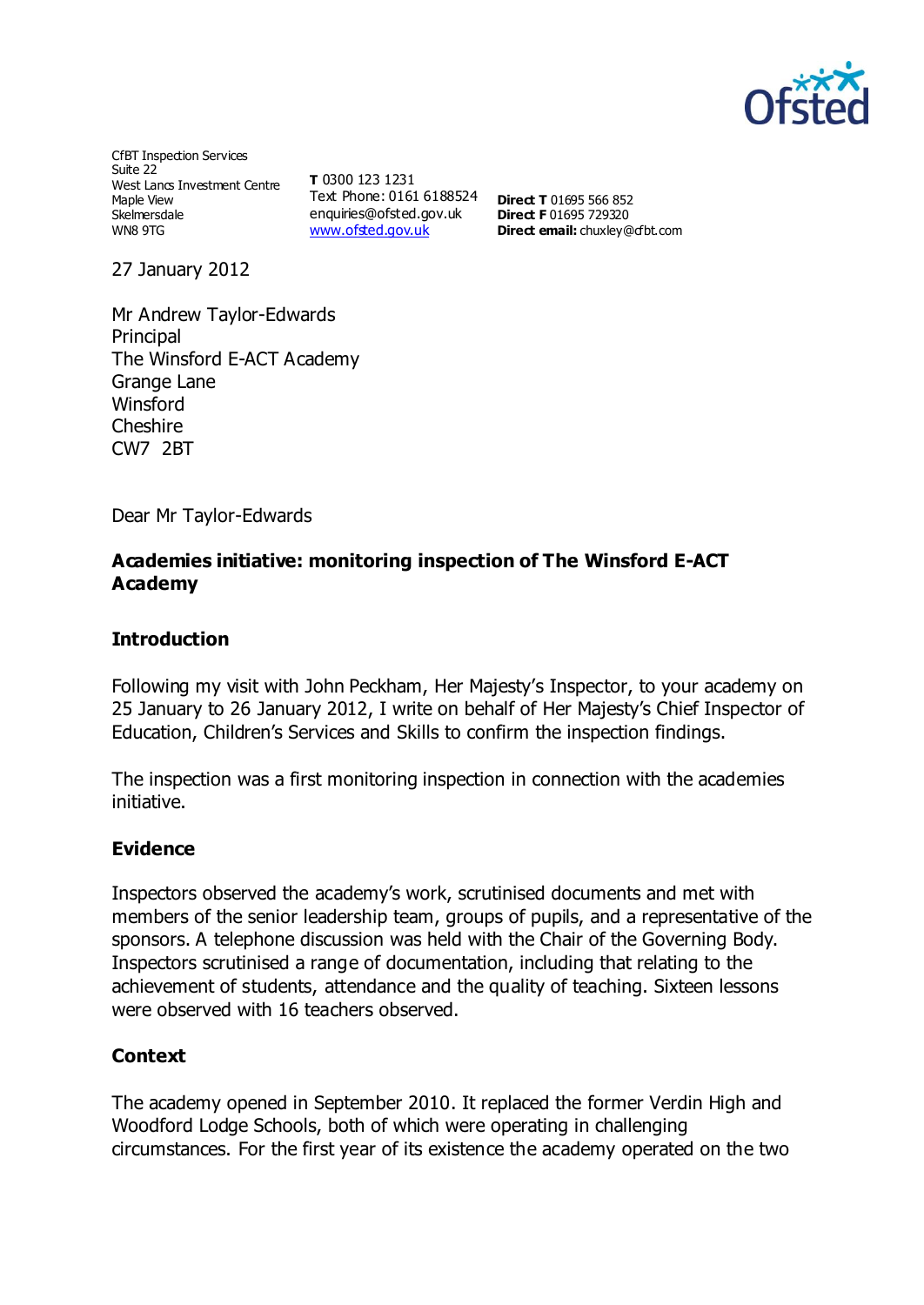

predecessor school sites. It is now based at the Grange Lane site. The Principal has been in post since April 2011.

The academy has specialisms in mathematics and music. There are over 1100 students on roll with 50 in Year 12. A higher than average proportion of students is known to be eligible for free school meals. The proportion of students with special educational needs and those with disabilities is smaller than average. The proportion of students from minority ethnic backgrounds or whose first language is not English is lower than that found nationally.

## **Pupils' achievement**

The achievement of students is improving as demonstrated by the first set of national examination results received by the academy in 2011. These represented a rise on those attained by the predecessor schools in recent years. The 43% attaining five or more GCSEs at grades A\* to C, including English and mathematics, for example, is a significant improvement on the 27% attained by Woodford Lodge in 2010. The signs that this figure will be improved on in 2012 are promising. Already, owing to early entry, the figure stands at 26%. This improvement in attainment is welcome and has ensured floor targets in 2011 were exceeded.

Leaders, however, are not complacent. They recognise all too clearly that the progress made by students remains below national expectations in English and mathematics. Nevertheless, such is the determination of senior leaders, the academy is identifying well where concerns about achievement remain and acting quickly to address these. There are signs that the actions taken to improve the progress students are making are working. Expectations of what students are capable of doing are higher, as demonstrated by the challenging but realistic target that 50% will attain five or more GCSEs graded at A\* to C, including English and mathematics. However, expectations are not broken down into activities for different ability groups in day-to-day lessons in a consistent way. A further sign of improvement is evident in students' work in their books and lessons. Over time, more and more students are making at least satisfactory progress in their learning, although this is sometimes hindered by work not being completed.

### **Other relevant pupil outcomes**

Inspectors share the confidence expressed by students that behaviour has improved. Students recognise and appreciate the efforts of senior leaders in securing these improvements and demanding consistency across the academy, in ensuring the correct uniform and discouraging the use of mobile phones, for example. Many students were seen to be polite and well-mannered in and around the academy's precincts. Behaviour in nearly all lessons observed was at least satisfactory. However, on a very few occasions, it was not good enough and despite being managed appropriately, disrupted learning. On other occasions, and evident in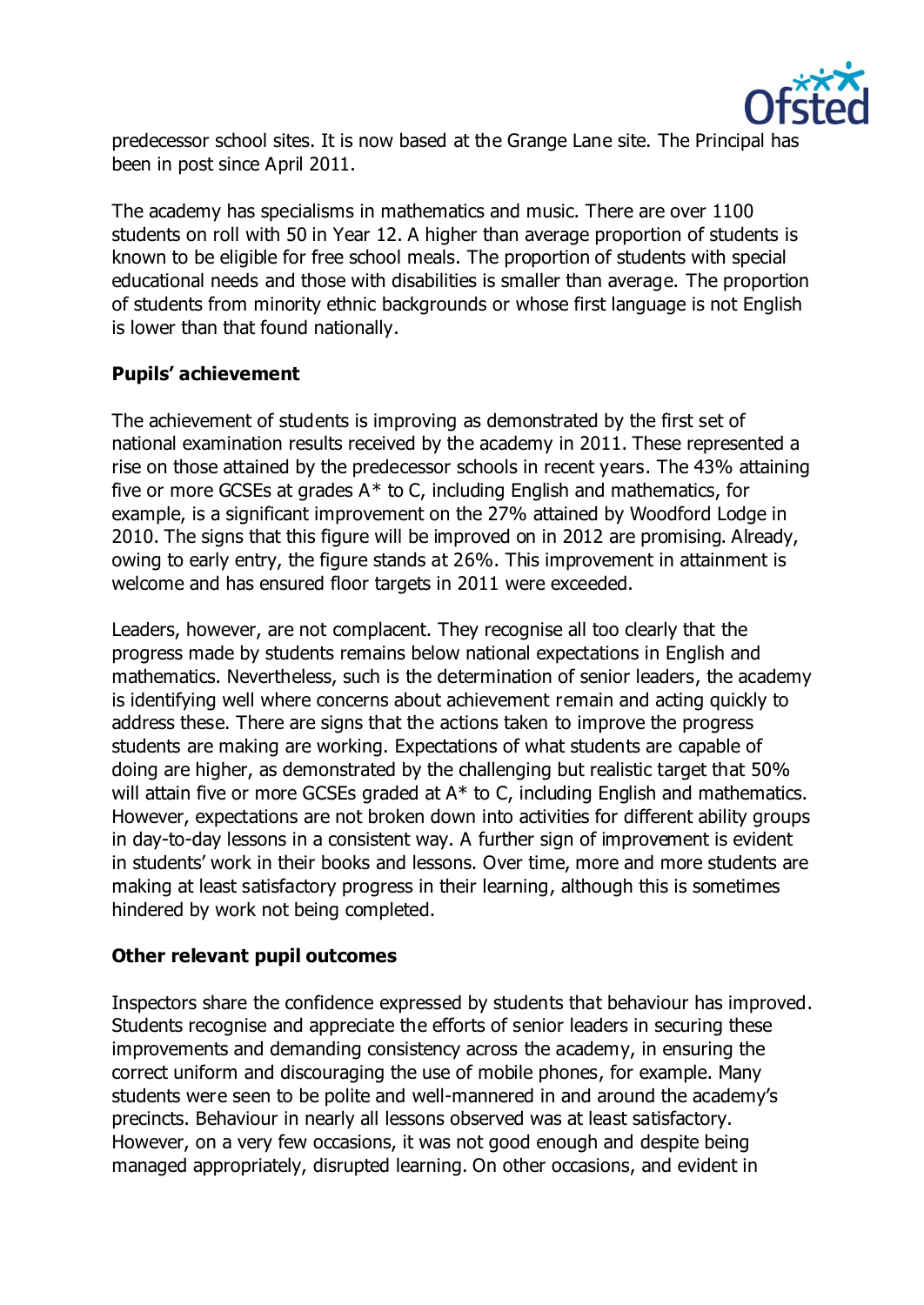

students' written work, because the pace of lessons is not always strong enough, students are passive and do not take responsibility for their learning.

Two further key improvements brought about by the determination of senior leaders which are having a positive impact, not least in the achievement of students, have been in terms of punctuality and attendance. At this large site the great majority of pupils arrive at lessons on time which ensures there are opportunities to begin learning quickly. Overall attendance rates have improved too. Already this year attendance stands at 93.2%, up from the 2010/11 figure of 89.8%.

## **The effectiveness of provision**

The quality of teaching observed during this monitoring inspection ranged from satisfactory to good in the main and outstanding in one lesson. This, coupled with the work of students in their books, suggests the overall quality is improving with little that is less than satisfactory. Nevertheless, despite this welcome improvement, such quality is not sufficiently strong enough to move the overall attainment of students to at least broadly average levels, particularly given the weak starting points of students which are often hindered by poor literacy skills. This is understood clearly by the Principal and his senior leaders. Also understood through their regular and rigorous monitoring of teaching and learning quality are the features of good and better lessons and the features of those not yet at this standard. Such knowledge is most beneficial as it is allowing senior leaders to target subjects, such as mathematics, to bring about improvements and also to put into place a series of interventions to enhance the learning of students.

Observations of teaching and learning, coupled with scrutiny of students' work over time, conducted both by inspectors and senior leaders, highlight a number of key features about lessons where the teaching is good or better. In these lessons students often make better than expected progress. This is because teachers have high and clear expectations of what students are to do and to learn. As a result, during these lessons, activities, questions and prompts are suitably shaped to focus well on the different ability groups and move students on to the next level. In these lessons students are involved in their own learning and, because they have clear criteria to work to, they are able to assess the quality of their own progress and that of their peers accurately. Invariably, and because interest levels are high, behaviour is good and work is completed to at least the high standards expected at the onset of the lesson. In these better lessons the marking of students' work is clear and helpful in identifying strengths and what must be done to improve. Features of such quality, though, are not consistent throughout the academy and still, too often, work is set on the basis of who finishes first rather than on levels of ability. In such situations it is not only the more able who are not challenged, it is most other groups too. In addition, and while evident in only a minority of students' work, too much work is unfinished, even though teachers may demand its completion.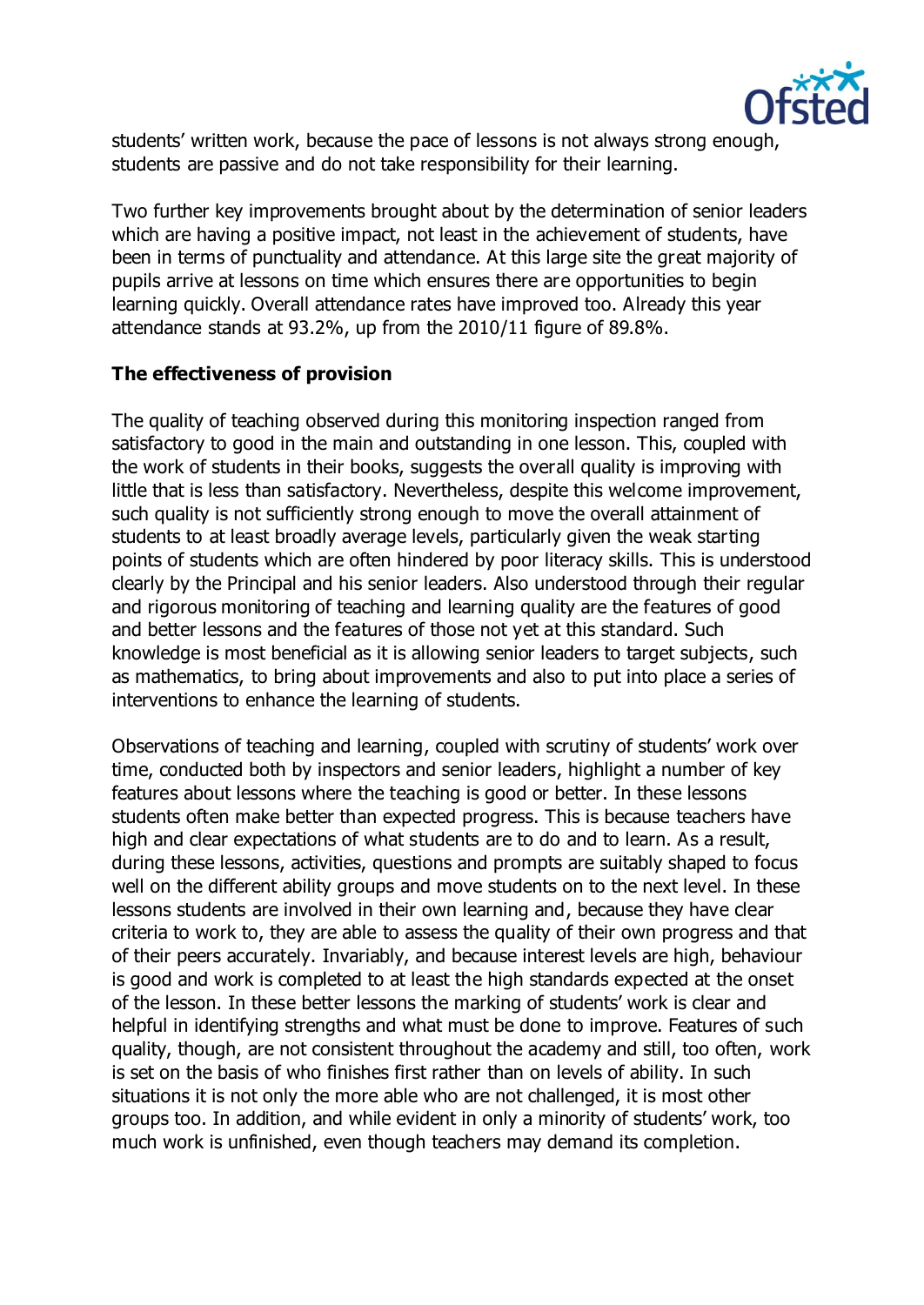

The academy has reviewed its curriculum provision. Of particular interest to students in Years 7 to 9 are the 'Personal Best' sessions on Wednesday afternoons. These sessions, which are thoroughly enjoyed, involve the students participating in a wide range of activities such as combining the use of different body parts and objects to create rhythms to accompany singing in anticipation of a future public performance. In addition, the Key Stage 4 curriculum has been widened to allow courses to begin in Year 9 and, in the sixth form, the students appreciate the opportunities small group work presents to them to get to grips with their subjects. An important aspect of the revisions to the curriculum has been the introduction of regular intervention sessions which benefit all groups of students involved, particularly those in need of additional support, in literacy or mathematics, for example. Convincing evidence provided by the academy highlights students making rapid progress in their learning as a result of these sessions. However, where students are removed from their usual lessons regularly to participate in these interventions, their subject knowledge in the lessons they are missing sometimes dips.

## **The effectiveness of leadership and management**

Inspectors are of the view that the sense of optimism and growth was palpable during this monitoring inspection. The Principal, senior leaders and members of the governing body are setting the correct priorities. They are honest about what the academy has still to achieve, are robust in seeking improvements, and put actions into place in a timely fashion. Self-evaluation is accurate as demonstrated by the agreement between inspectors and senior leaders about the quality of lessons observed jointly. Senior leaders are positive role models with one, for example, teaching an outstanding lesson during this monitoring inspection. The academy's improvement plans are ambitious. They, for example, demand by 2013 that all teaching and learning are at least good and aim to develop the role of middle leaders so that they share responsibility with senior leaders in holding every member of staff to account for the performance of students. Such plans are essential to remove the legacy of underachievement and the inconsistency that still exists. Most importantly, senior leaders are seeing the impact of the actions they have taken, for example, in improvements to the achievement, behaviour and attendance of students. Consequently, while there is much to do, the Principal and his senior leaders are demonstrating good capacity to sustain improvement.

# **External support**

The sponsor is providing the academy with robust, regular, and frequent support and challenge. This, coupled with equally robust input from senior representation from the local authority serving on the governing body's standards and curriculum committee, is a key factor in assisting the senior leaders in bringing about the improvements in the achievement, behaviour and attendance of students. The culture of no excuses because of the background of students is shared throughout the academy.